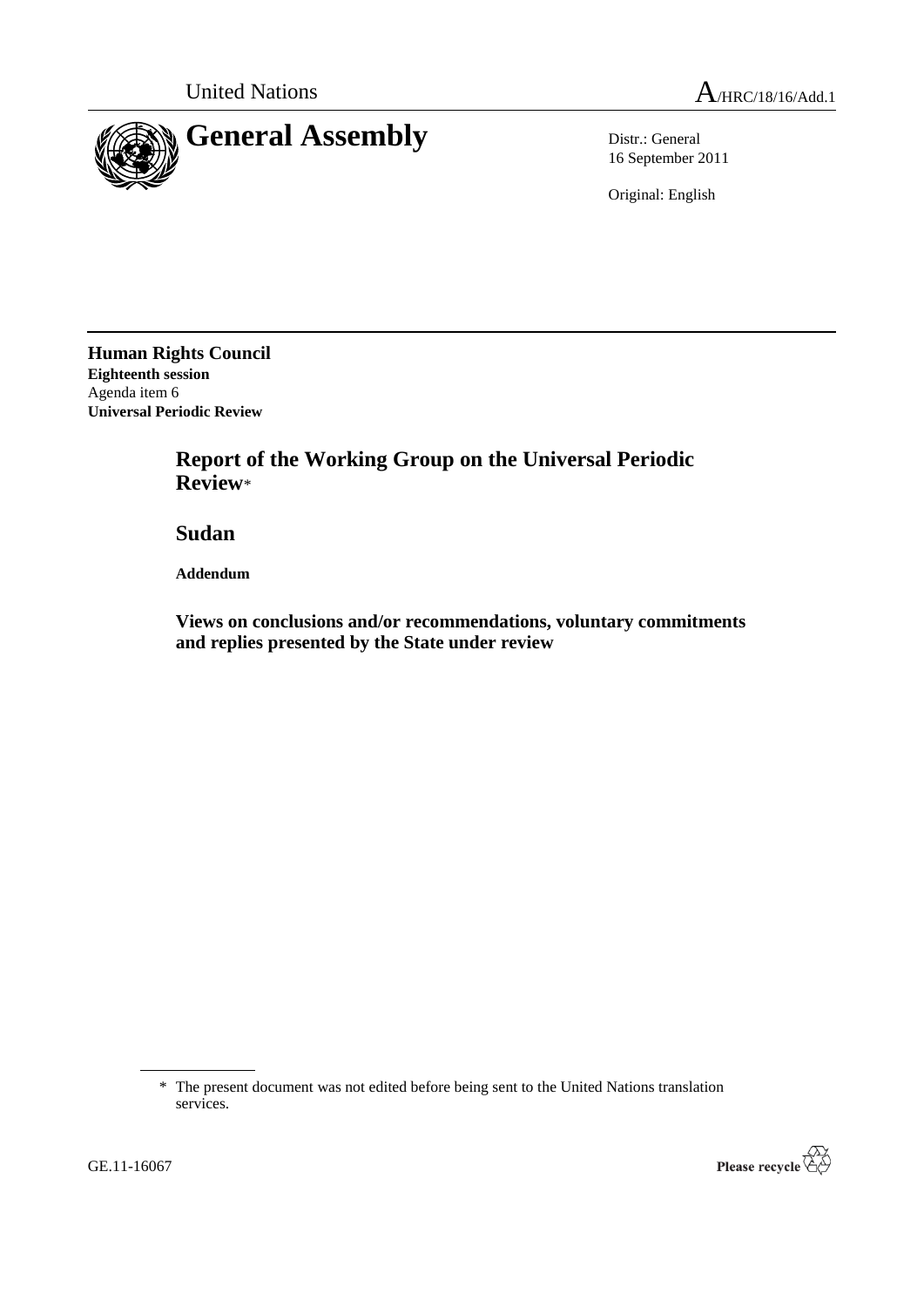# **Introduction**

1. At the outset, the Government of the Sudan would like to express its profound appreciation for the efforts of the Working Group members, the Troika and the Secretariat of the Human Rights Council exerted in the consideration and adoption of Sudan's first report under the Universal Periodic Review.

2. The Government of the Sudan has studied carefully the 160 recommendations addressed to the Sudan besides the 29 recommendations addressed to the Sudan and South Sudan and to the parties of the CPA.

3. Before we submit our position on the recommendations we think it is pertinent to make some clarification with regard to the methodology we adopted in terms of whether we accept or do not accept the recommendations.

4. Given the fact that the case of Sudan during the consideration of its first UPR Report was a relatively unique one, and bearing in mind that at the time of the submission of the report and the review Sudan was one state, and that following the referendum of 9<sup>th</sup> July 2011 South Sudan has become a separate State, a lot of effort has been exerted by the delegation of the Sudan during the review with the Secretariat of the Council and the Troika members with a view to identifying and classifying exactly what recommendations are addressed to the Sudan, the South Sudan and to both States (parties of the CPA). This effort calumniated in grouping three types of recommendations: the first addressed to the Sudan; the second to the Sudan and South Sudan and the third to the South Sudan.

5. Therefore, the present document, which is presented by the Government of the Sudan, will only address the recommendations that belong to the first and the second groups.

6. During the negotiations with the Secretariat of the Council and the Troika members the delegation of the Sudan proposed that some of the recommendations which enjoy our partial support to be divided into two or more parts in order to enable us make concrete position as to whether we accept the recommendation or not. However, this was done to only few recommendations and the result was that a number of recommendations which would have enjoyed our support were only partially accepted.

7. It is also worth noting that some recommendations were based on inaccurate assumptions and while the recommendation itself seems to be accepted in its objective, the wording adopted gives false assertion to a situation which is not true. In such cases we accepted some of the recommendations but with clarification however for other recommendations we found it difficult to adopt the same approach.

8. Also we received some recommendations to do something that we have already done or already doing. Also In this case we accepted the recommendation and noted to the action already taken to enforce the recommendation.

9. In categorizing the recommendations we have followed the same thematic order adopted by the Secretariat of the Human Rights Council following the consideration of the Report.

10. We have classified our response to the recommendations into three parts:

- The recommendations which we accept, and these recommendations will enjoy our commitment in terms of implementation;
- The recommendations which we accept in part and they are followed by clarification to sort out which part of the recommendation we accept and which we do not accept;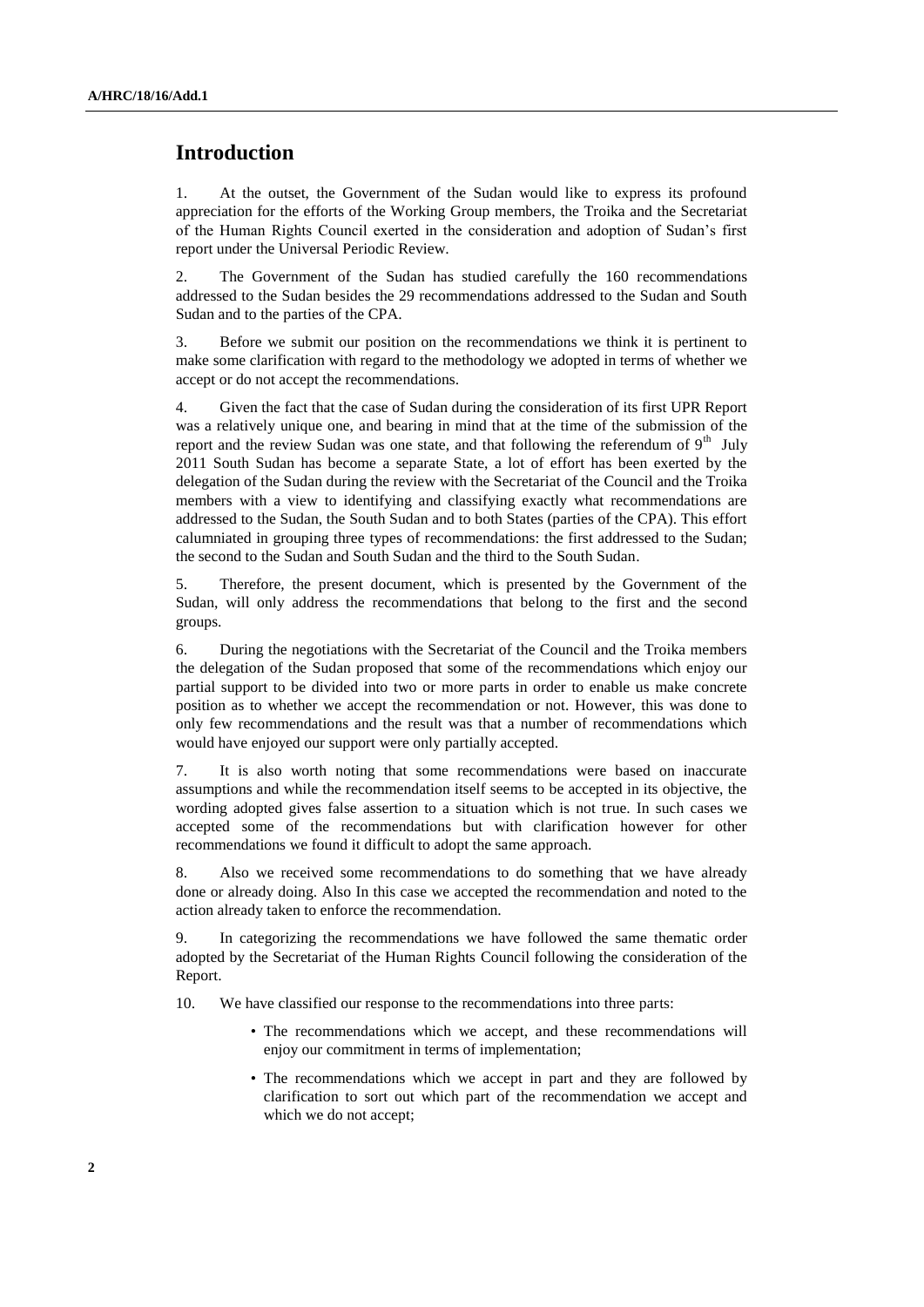• The recommendations which we do not accept, and also will be followed by clarification where necessary.

11. Based on the above introduction, we would like to submit our response to the recommendations as follows:

# **International obligations**

12. The Government of the Sudan accepts the following recommendations:

83.2. Sudan is already member to the ICCPR since 1986.

83.5, 83.8, and 83.12. The Government has subjected the Convention on the Elimination of All Forms of Discrimination against Women to a wide consultative process with a view to bring on board the view points of the different sects of the society.

83.10. Some State laws have already prohibited female genital mutilations.

13. The Government of the Sudan accepts in part the following recommendations:

83.9 (As explained in paragraph 12). We do not accept to ratify CEDAW Optional Protocol at the present time.

83.11. We do not accept the phrase "ratify without any limiting reservations". The reservation is a right to the State under international law according to Vienna Convention on the Law of Treaties of 25 May 1969. The same explanation in paragraph 11 applies to the first part of this recommendation. We accept the second part of the recommendation insofar as it conforms with Sudan's Constitution and our obligations under international human rights treaties to which Sudan is party.

83.13. We do not accept the phrase "ratify, without reservations". As explained in recommendation 11 above.

83.1. We do not accept the second part to "issue a standing invitation". However, it never happened before that Sudan refused to receive a UN thematic or a country mandate holder.

83.14. We do not accept the first part of the recommendation to ratify the Rome Statute and to cooperate with the ICC

83.6 and 83.7. The Government does not think of acceding to the following international instruments at the meantime:

- The First Optional Protocol to the International Covenant on Civil and Political Rights. Sudan has a Constitutional Court which is the guardian for the human rights stipulated in the Constitution and the international human rights treaties to which Sudan is party;
- Optional Protocol of the Covenant on Economic, Social and Cultural Rights;
- Optional Protocol to the Convention against Torture and Other Cruel, Inhumane and Degrading Treatment or Punishment;
- Optional Protocol to Convention on the Elimination of Discrimination against Women;
- The Rome Statute of the International Criminal Court.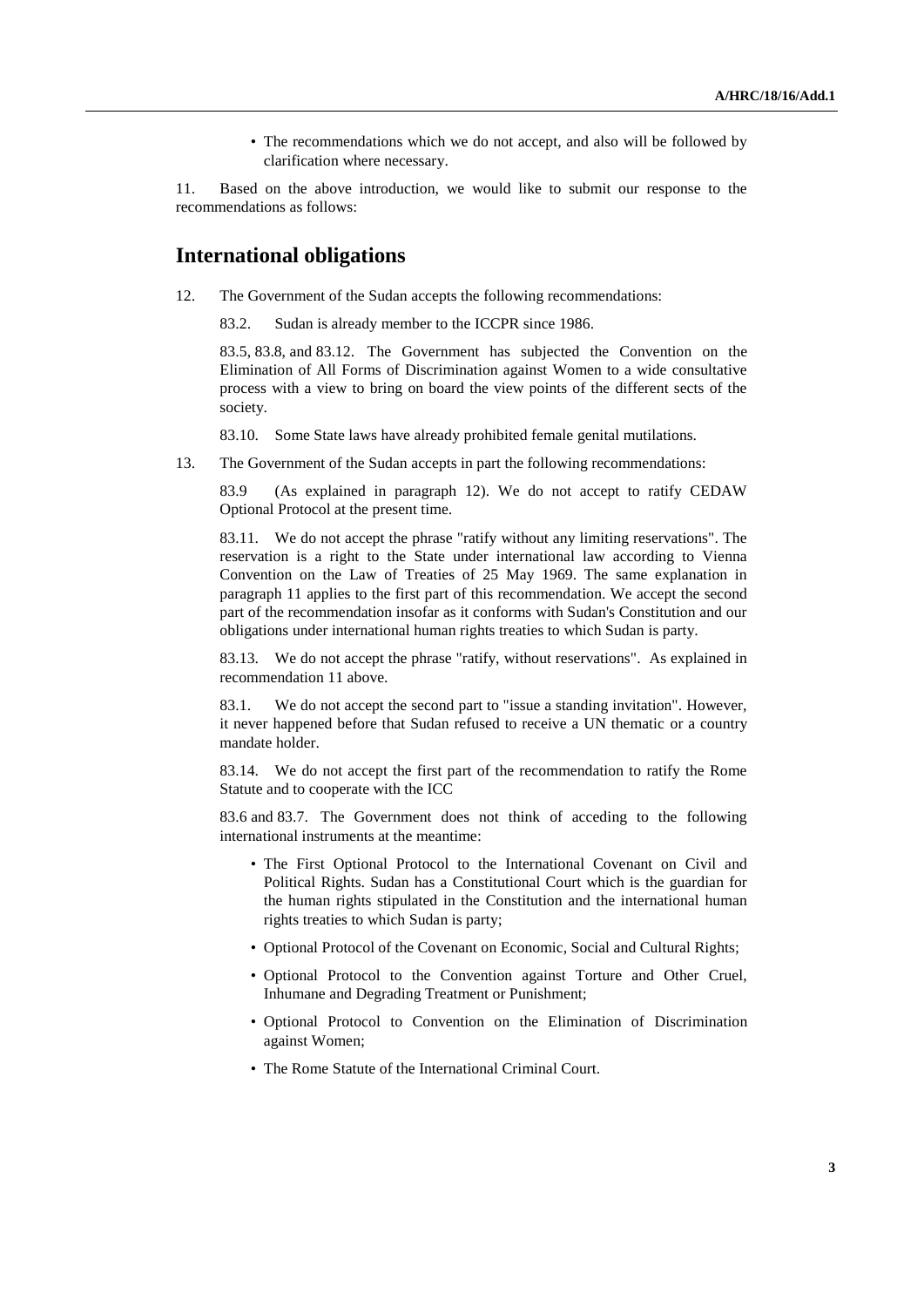14. The Government of the Sudan does not accept the following recommendations: 83.3–4, 83.15–17.

### **Constitutional and legislative framework**

15. The Government of the Sudan accepts the following recommendations:

83.18–19, 83.28–29, and 83.33.

83.20. By the end of the interim period and the secession of South Sudan on the  $9<sup>th</sup>$ of July 2011, the Comprehensive Peace Agreement (CPA) is no longer a legislative reference for the Republic of the Sudan. A constitutional review process has now started with a view to promulgating a new permanent Constitution for the republic of the Sudan.

83.30. The legislative reform in Sudan is a continuous process. After the promulgation of the new Constitution, new laws will be enacted and a number of laws will undergo reform and compliance with the Constitution and Sudan's international obligations.

16. The Government of the Sudan does not accept the following recommendations:

83.21–27. The current National Intelligence and Security Services Act provide for judicial oversight and there is now a prosecutor appointed by the Minister of Justice who assumes the oversight and ensure the compliance of the Security Services with the Constitution particularly with regard to the rights of detainees.

83.31–32. Freedom of religion is guaranteed by the Constitution and the laws. Law provisions which are based on *Shariaa* are not applicable on non-Muslims.

## **Institutional and human rights infrastructure**

17. The Government of the Sudan accepts the following recommendations:

83.34–38 and 83.40.

83.39, 83.41–45. The law establishing the independent National Human Rights Commission has been issued since 2009. The nomination of the Commissioners will take place soon.

83.46. A National and States Councils for Child Welfare are already in place.

#### **Policy measures**

18. The Government of the Sudan accepts the following recommendations:

83.47–52, 83.63–69.

83.53–54. On 14<sup>th</sup> July 2011 the Government of the Sudan and the Liberation and Justice Movement (an umbrella of a number of Darfur rebel movements) signed, after a long run of negotiations, in Doha, Qatar a Peace Agreement based on the outcome of the Darfur Stakeholders conference that held in Doha between 27 to 30 May 2011 and comprised representatives of all sects of Darfur community including: intellectuals, Academics, religious and tribal leaders, IDPs and refugees besides representatives of the Government and the rebel movements.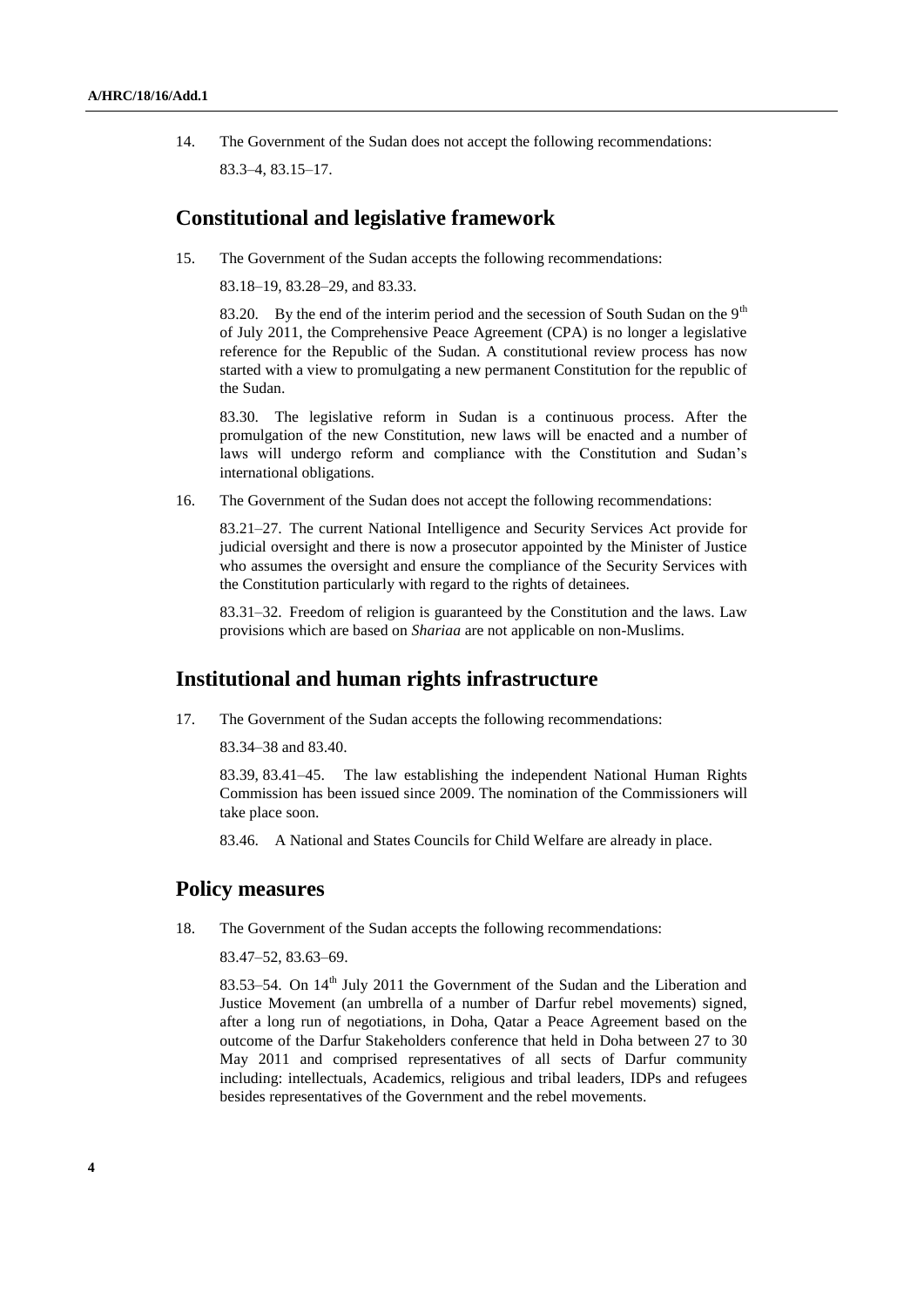83.55. The Government of the Sudan has adopted a Fast Track Policy to facilitate the delivery of the relief assistances to the needy people in Darfur.

83.56. The Sudanese Police Forces are exerting huge efforts to secure the convoys of the relief assistances and to protect the aid workers in Darfur against the banditry acts of the rebels and other outlawed persons.

83.57–59. We generally agree with the objectives of these recommendations but that does not imply in any way an acknowledgement by the Government of the Sudan for the responsibility of the attacks against civilians in Darfur.

To prosecute those responsible for human rights violations in Darfur, the Government has established the office of the Special Prosecutor for Darfur crimes with a mandate to prosecute all those who have committed crimes in Darfur since the eruption of the conflict in 2003.

More recently a whole Chapter was added to the Criminal Act of 1991 providing for the protection of civilians in armed conflicts and criminalizing acts which constitute war crimes and crimes against humanity in accordance with the International Humanitarian law. Also a new Armed forces Act was issued in 2007 incorporating many of Humanitarian Law principles and standards.

83.60–62. We note that the government of the Sudan has formulated a National Plan of Action to Combat Violence against Women and created a federal unit for combating violence against women affiliated to the Cabinet. Also three States Committees for combating VAW were established in the three Darfur States and they are now working in close cooperation with the UN concerned agencies and NGOs.

### **Cooperation with human rights mechanisms**

19. The Government of the Sudan accepts the following recommendations:

83.72. The Government has established a joint human rights forum with UNAMID human rights section to promote and protect human rights in Darfur. Three subforums were also established in the three Darfur states to assist the main forum.

83.73–74 Although the position of Sudan is to abolish the country specific mandate that targets specific countries on a selective basis.

83.76. The Government shared the outcome of the review and the recommendations with the national human rights network (an umbrella of a number of national human rights NGOs) and received its comments. The Government also intends to engage the civil society in the implementation of the action plan which was set for the enforcement of the accepted recommendations.

20. The Government of the Sudan does not accept the following recommendations:

83.70–71. Sudan has a long history of cooperation with the UN human rights mandate holders including hundreds of human rights monitors who are currently deployed in the country. In an extraordinary situation, Sudan used to host two filed missions: UNMIS and UNAMID, both missions have had human rights components. See also position on recommendation 1, paragraph 12.

83.75. We do not have a Special Rapporteur appointed to Sudan.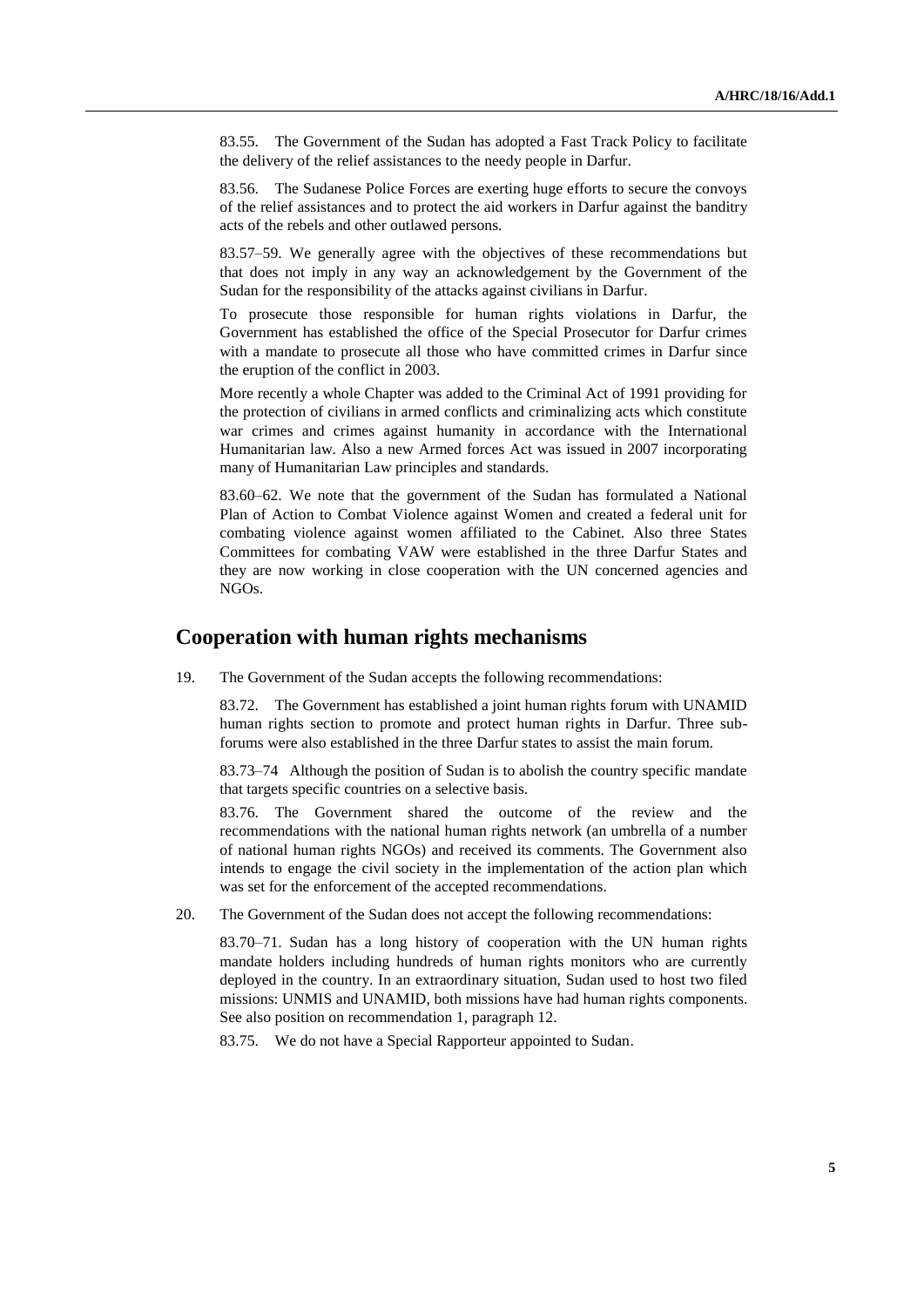#### **Equality and non-discrimination**

21. The Government of the Sudan accepts the following recommendations:

83.77–80, 83.82–85.

83.81. The Constitution and the Sudanese laws explicitly provide for the equal pay for equal work for both men and women.

### **Right to life, liberty and security of the person**

22. The Government of the Sudan accepts the following recommendations:

83.93, 83.95–101. The Constitution and the Child Act of 2010 prohibit the application of death penalty on persons below 18 years.

83.103–108, 83.112–115.

23. The Government of the Sudan accepts in part the following recommendations:

83.94. We only accept the part of the recommendation that calls for stopping the imposition of death penalty to children. As explained paragraph 21.

83.109. Although we do not understand what is meant by the "law that legalizes the Suna" and we do not have a "law that legalizes the Suna". We accept the rest of the recommendation in so far as it complies with our Constitution and international law obligations.

83.110. We do not accept the part of the recommendation that calls for eliminating the corporal punishment from the penal code.

83.111. The Sudanese Armed Forces Act of 2007 strictly prohibits the recruitment and the use of Child soldiers. Recently and following the signing of peace accords with some of the rebel movements in Darfur the Government created a commission for Demobilization, Depopulation and Reintegration (DDR) of former combatants including child soldiers within the ranks of the rebel movements.

24. The Government of the Sudan does not accept the following recommendations:

83.86–92 and 83.102. In compliance with Sudan's commitment under the ICCPR the death penalty in the Sudanese laws is confined to the most serious crimes. In murder cases there is room for pardoning by the relative(s) of the deceased and in such case the death penalty will not be imposed.

# **Administration of justice, impunity and rule of law**

25. The Government of the Sudan accepts the following recommendations:

83.116–122. These recommendations are in line with the Government of Sudan's strategy to adopt a policy of human rights protection through capacity building which involves training, raising awareness and widely disseminating human rights principles and standards throughout the country and at all levels.

83.124, 83.126–130. As explained in paragraph 18.

26. The Government of the Sudan accepts in part the following recommendations: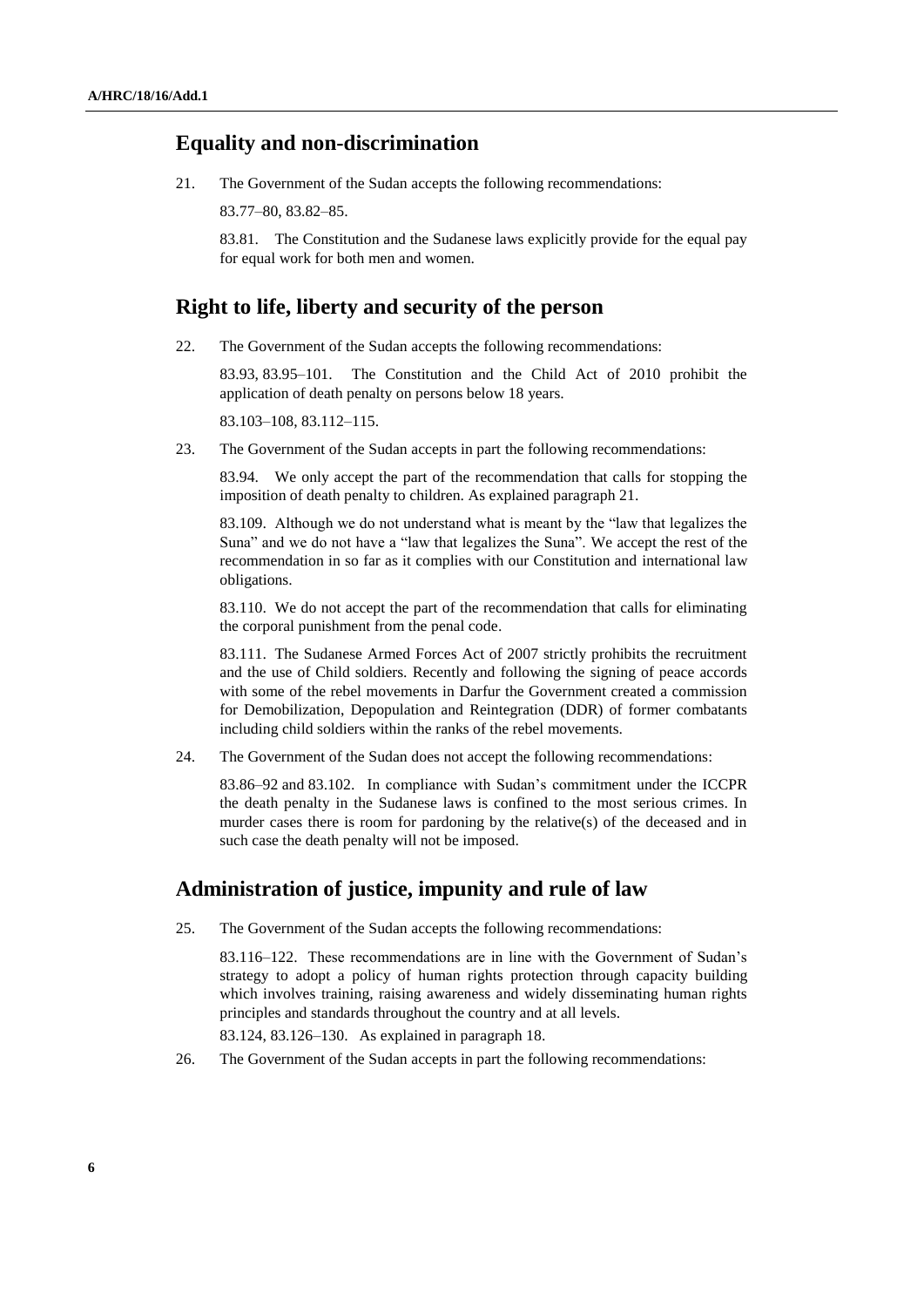83.125. Although we accept the first part of the recommendation but death penalty is still part of the domestic punishment policy according to the Sudanese legal system.

27. The Government of the Sudan does not accept the following recommendations:

83.123. The currently fixed age for the criminal responsibility in the Sudanese Child Act, 2010 which is 12 years conforms to the international standard age on MACR.

# **Freedom of movement**

28. The Government of the Sudan does not accept the following recommendations:

83.131. Because it is based on false assumption.

## **Freedom of expression**

29. 83.132. We accept this recommendation.

### **Right to social security and to adequate standard of living**

30. The Government of the Sudan accepts the following recommendations:

83.133–147. Although we understand that these rights are to be realized progressively, but these recommendations comports with the efforts exerted by the Sudan to develop and enforce socio-economic strategies that uphold these rights.

#### **Right to education and cultural life of the community**

31. The Government of the Sudan accepts the following recommendations: 83.148–156. As explained in paragraph 28.

### **Migrant, refugees, asylum-seekers, and IDPs**

32. The Government of the Sudan accepts the following recommendations: 83.157–160. As explained in paragraph 17.

# **Recommendations directed to both governments and parties of the CPA**

- 33. The Government of the Sudan accepts the following recommendations: 84.1–15, 84.17–18, and 84.22–29.
- 34. The Government of the Sudan accepts in part the following recommendations: 84.21. As explained in paragraph 13.
- 35. The Government of the Sudan does not accept the following recommendations: 84.16. As explained in paragraph 12.